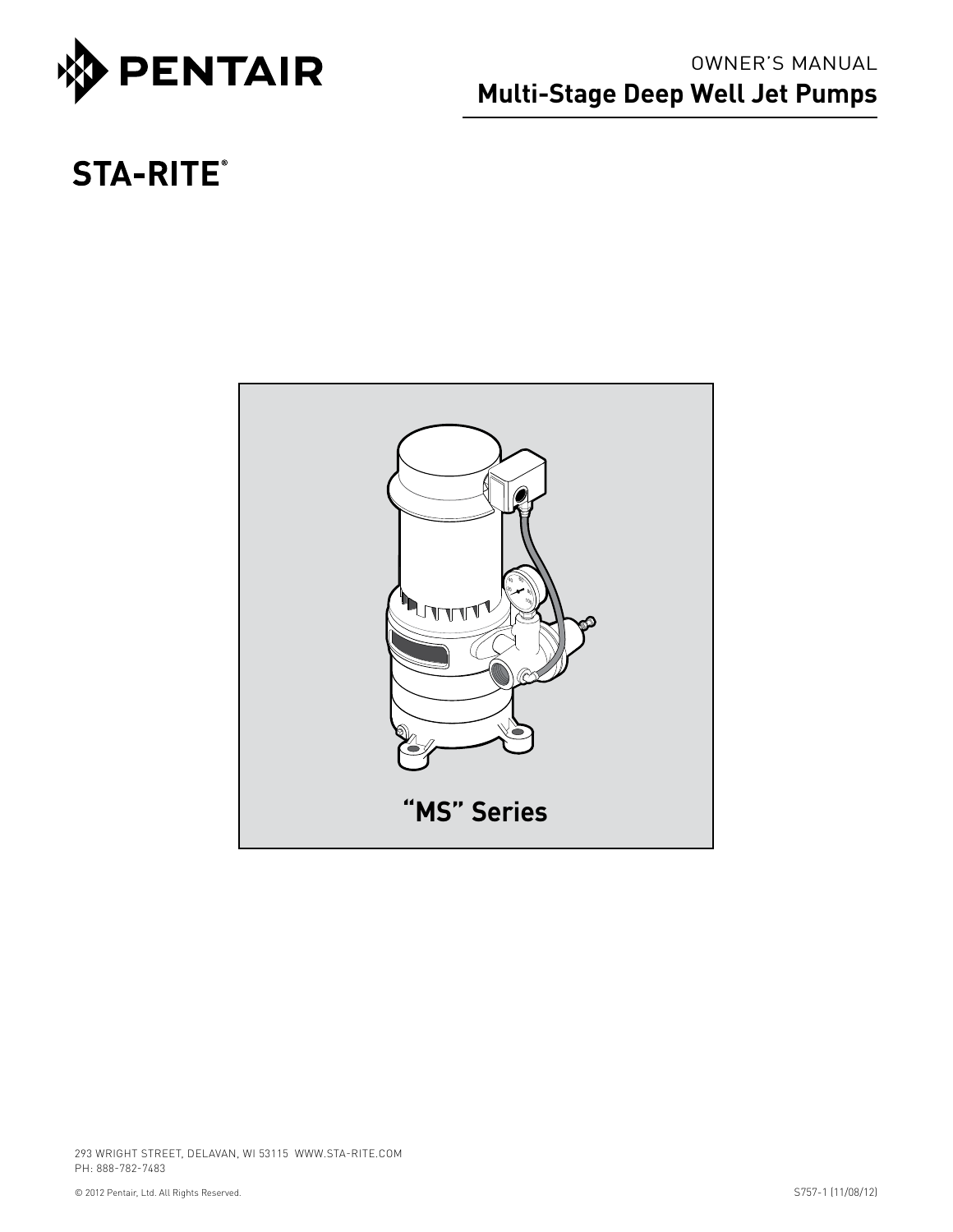## **READ AND FOLLOW SAFETY INSTRUCTIONS!**

**A** This is the safety alert symbol. When you see this symbol on your pump or in this manual, look for one of the following signal words and be alert to the potential for personal injury:

A DANGER warns about hazards that will cause serious personal injury, death or major property damage if ignored.

 $\mathbf{A}$  **WARNING** warns about hazards that **can** cause serious personal injury, death or major property damage if ignored.

**A CAUTION** warns about hazards that will or can cause minor personal injury or property damage if ignored.

The label **NOTICE** indicates special instructions which are important but not related to hazards.

#### **Carefully read and follow all safety instructions in this manual and on pump.**

Keep safety labels in good condition.

Replace missing or damaged safety labels.

Make workshops childproof; use padlocks and master switches; remove starter keys.

#### **California Proposition 65 Warning**

 $\Delta$  WARNING This product and related accessories contain chemicals known to the State of California to cause cancer, birth defects or other reproductive harm.

### **Electrical Safety**

**AWARNING Capacitor voltage may be hazardous.** To discharge motor capacitor, hold insulated handle screwdriver **BY THE HANDLE** and short capacitor terminals together. Do not touch metal screwdriver blade or capacitor terminals. If in doubt, consult a qualified electrician.

### **General Safety**

**A CAUTION Do not touch an operating motor.** Modern motors are designed to operate at high temperatures. To avoid burns when servicing pump, allow it to cool for 20 minutes after shut-down before handling.

Do not allow pump or any system component to freeze. Freezing may damage system, leading to injury or flooding. Allowing pump or system components to freeze will void warranty.

Relief valve must be capable of passing full pump flow at 75 PSI.

Pump water only with this pump.

Periodically inspect pump and system components.

Wear safety glasses at all times when working on pumps.

Keep work area clean, uncluttered and properly lighted; store properly all unused tools and equipment.

Keep visitors at a safe distance from the work areas.

# **WARNING**



**Hazardous voltage. Can shock, burn, or cause death.**

Ground pump before connecting to power supply. Disconnect power before working on pump, motor or tank.

**Wire motor for correct voltage. See "Electrical" section of this manual and motor nameplate.**

**Ground motor before a** connecting to power **supply.**

**Meet National Electrical**  A Code, Canadian Electri**cal Code, and local codes for all wiring.**

**Follow wiring instruc-A** tions in this manual **when connecting motor to power lines.**



## **WARNING**

**Hazardous pressure! Install pressure relief valve in discharge pipe.**

Release all pressure on system before working on any component.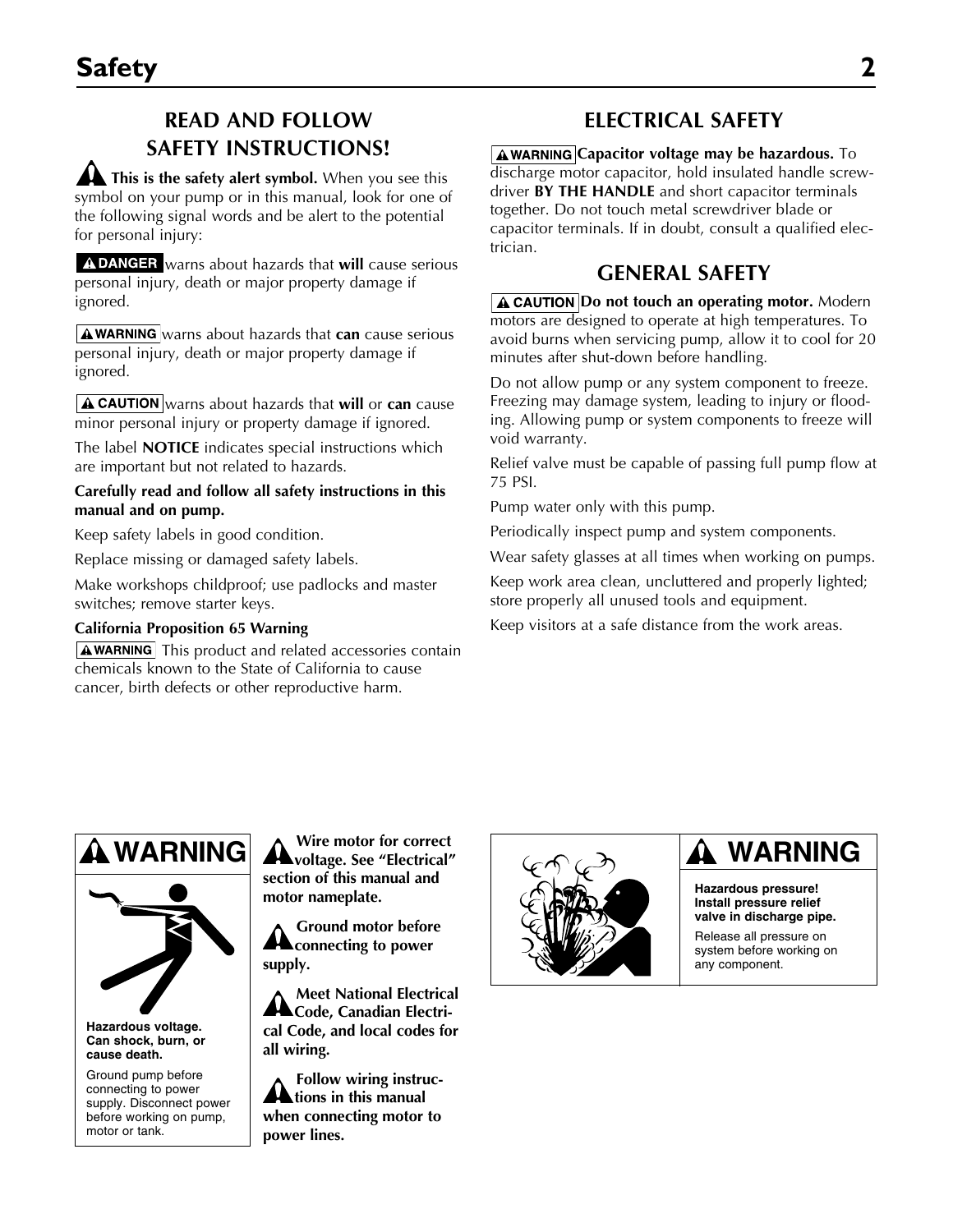## **Table of Contents 3**

#### **Page**

| $\text{Warranty}.\textcolor{red}{\textbf{1}} \textcolor{red}{\textbf{2}} \textcolor{red}{\textbf{3}} \textcolor{red}{\textbf{4}} \textcolor{red}{\textbf{5}} \textcolor{red}{\textbf{6}} \textcolor{red}{\textbf{6}} \textcolor{red}{\textbf{7}} \textcolor{red}{\textbf{7}} \textcolor{red}{\textbf{8}} \textcolor{red}{\textbf{9}} \textcolor{red}{\textbf{10}} \textcolor{red}{\textbf{11}} \textcolor{red}{\textbf{12}} \textcolor{red}{\textbf{13}} \textcolor{red}{\textbf{16}} \textcolor{red}{\textbf{17}} \text$ |  |
|---------------------------------------------------------------------------------------------------------------------------------------------------------------------------------------------------------------------------------------------------------------------------------------------------------------------------------------------------------------------------------------------------------------------------------------------------------------------------------------------------------------------------|--|
|                                                                                                                                                                                                                                                                                                                                                                                                                                                                                                                           |  |
|                                                                                                                                                                                                                                                                                                                                                                                                                                                                                                                           |  |
|                                                                                                                                                                                                                                                                                                                                                                                                                                                                                                                           |  |
|                                                                                                                                                                                                                                                                                                                                                                                                                                                                                                                           |  |
|                                                                                                                                                                                                                                                                                                                                                                                                                                                                                                                           |  |
|                                                                                                                                                                                                                                                                                                                                                                                                                                                                                                                           |  |

#### **Limited Warranty**

STA-RITE warrants to the original consumer purchaser ("Purchaser" or "You") of the products listed below, that they will be free from defects in material and workmanship for the Warranty Period shown below.

| <b>Product</b>                                                                                            | <b>Warranty Period</b>                                                                                            |
|-----------------------------------------------------------------------------------------------------------|-------------------------------------------------------------------------------------------------------------------|
| Water Systems Products - jet pumps, small centrifugal pumps,<br>submersible pumps and related accessories | whichever occurs first:<br>12 months from date of original installation,<br>or 18 months from date of manufacture |
| Pro-Source™ Composite Tanks                                                                               | 5 years from date of original installation                                                                        |
| Pro-Source™ Steel Pressure Tanks                                                                          | 5 years from date of original installation                                                                        |
| Pro-Source™ Epoxy-Lined Tanks                                                                             | 3 years from date of original installation                                                                        |
| Sump/Sewage/Effluent Products                                                                             | 12 months from date of original installation, or<br>18 months from date of manufacture                            |

Our warranty will not apply to any product that, in our sole judgement, has been subject to negligence, misapplication, improper installation, or improper maintenance. Without limiting the foregoing, operating a three phase motor with single phase power through a phase converter will void the warranty. also that three phase motors must be protected by

three-leg, ambient compensated, extra-quick trip overload relays of the recommended size or the warranty is void. Your only remedy, and STA-RITE's only duty, is that STA-RITE repair or replace defective products (at STA-RITE's choice). You must pay all labor and shipping charges associated with this warranty and must request warranty service through the installing dealer as soon as a problem is discovered. No request for service will be accepted if received after the Warranty Period has expired. This warranty is not transferable.

STA-RITE SHALL NOT BE LIABLE FOR ANY CONSEQUENTIAL, INCIDENTAL, OR CONTINGENT DAMAGES WHATSOEVER. THE FOREGOING WARRANTIES ARE EXCLUSIVE AND IN LIEU OF ALL OTHER EXPRESS AND IMPLIED WARRANTIES, INCLUDING BUT NOT LIMITED TO THE IMPLIED WARRANTIES OF MERCHANTABILITY AND FITNESS FOR A PARTICULAR PURPOSE. THE FOREGOING WARRANTIES SHALL NOT EXTEND BEYOND THE DURATION EXPRESSLY PROVIDED HEREIN. Some states do not allow the exclusion or limitation of incidental or consequential damages or limitations on the duration of an implied warranty, so the above limitations or exclusions may not apply to You. This warranty gives You specific legal rights and You may also have other rights which vary from state to state.

This Limited Warranty is effective June 1, 2011 and replaces all undated warranties and warranties dated before June 1, 2011.

#### **STA-RITE INDUSTRIES**

**293 Wright Street • Delavan, WI U.S.A. 53115 Phone: 1-888-782-7483 • Fax: 1-800-426-9446 • Web Site: sta-rite.com**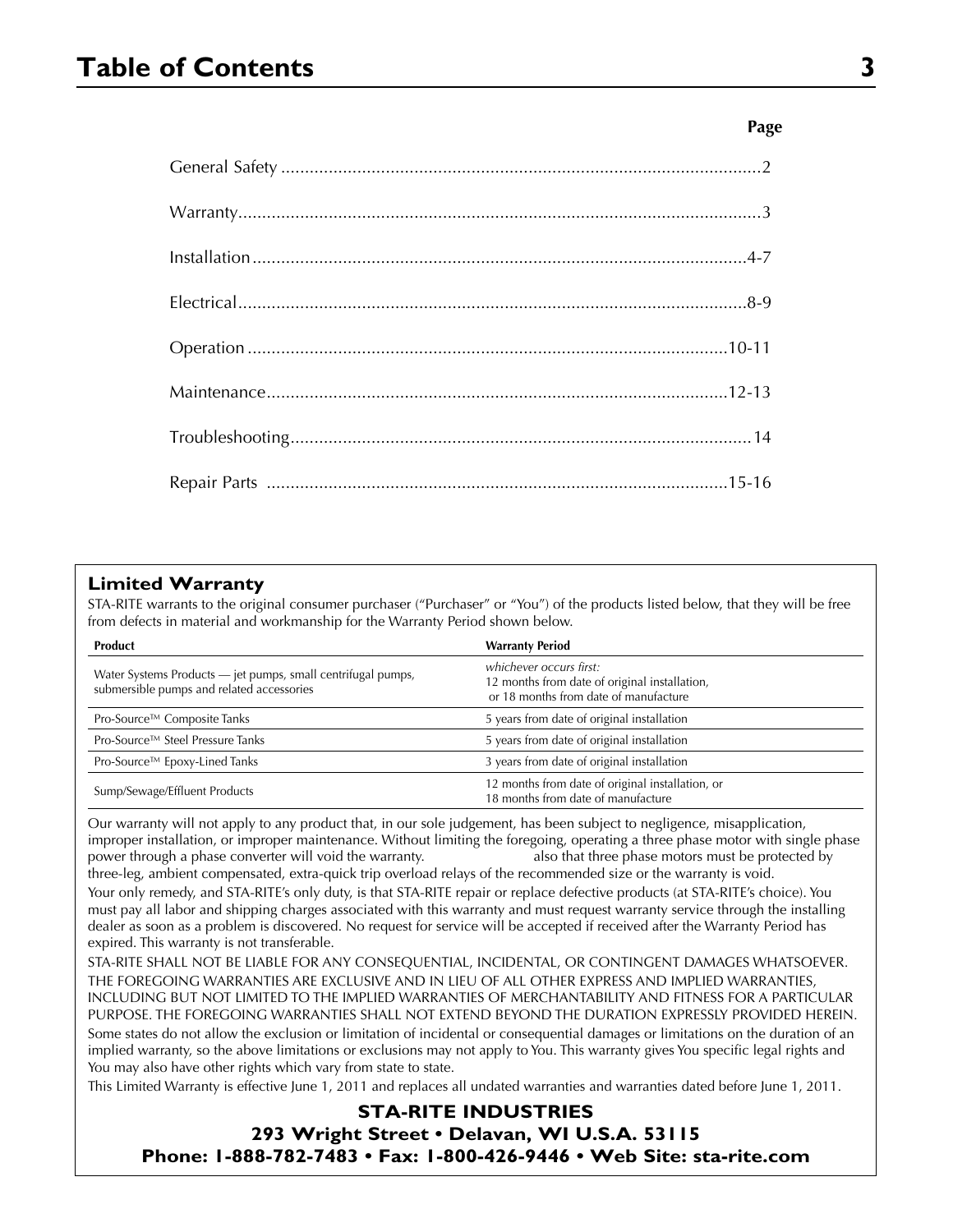Dirt and Scale Plug Pump and Pipes!







1096 0697 *Figure 1: No Dirt or Scale in Suction Pipe*



*Figure 2: Foot Valve Must Work Freely*



Keep Pipe Straight and Angled up to Pump.

**Figure 3: No Air Pockets in Suction** *Pipe*



**Before You Install Your Pump**

**NOTICE:** For proper performance, pump MUST be matched to ejector and to well depth. Use shallow well installation for wells up to 25 ft depth to water and deep well ejector for depths up to 130 ft.

- Step 1. Long runs and many fittings increase friction and reduce flow. Locate pump as close to well as possible: use as few elbows and fittings as possible.
- Step 2. Be sure well is clear of sand. Sand will plug the pump and void the warranty.
- Step 3. Protect pump and all piping from freezing. Freezing will split pipe, damage pump and void the warranty. Check locally for frost protection requirements (usually pipe must by 12" below frost line and pump must be insulated).
- Step 4. Be sure all pipes and foot valve are clean and in good shape.
- Step 5. No air pockets in suction pipe.
- Step 6. No leaks in suction pipe. Use PTFE pipe thread sealant tape to seal pipe joints.
- Step 7. Match pump to well.
	- IMPORTANT: Flow into well must at least equal flow out through pump!
- Step 8. Unions installed near pump and well will aid in servicing. Leave room to use wrenches.
- Step 9. Plug 1" drive port when installing on shallow well.

## **Shallow Well/Centrifugal Installation**

No ejector is used in this case, plug the smaller of the two inlet ports, using the larger for the suction pipe. Refer to Figure 6 for installation tips. Maximum depth to water for shallow well/centrifugal operation is 25 feet.

**NOTICE:** To avoid pump overloading and motor failure, install a flow control valve at the discharge to limit flow to 20 gallons per minute.



 $\mathcal{L}$ entire  $\left| \right|$  Shallow well is less below water.  $\overline{\phantom{a}}$ Well Drive root<br>Valve & Check Valve  $\Lambda$ Plug  $\Box$  $||$   $\mathbb{R}$ 1" NPT Foot l III l  $\sim$  $\epsilon$  than 25' (7.6M)  $\sum$  to water with pump running. Be sure entire well point is below water. Drive · Coupling Drive Point Check Valve 1" NPT lua Casing 1" NPT Plug Foot **Strainer** 

*Figure 5: Double Pipe Deep Well Figure 6: Cased Shallow Well* 

*and Drive Point Shallow Well*

*Figure 4: Suction Pipe Must Not Leak* 1102 0697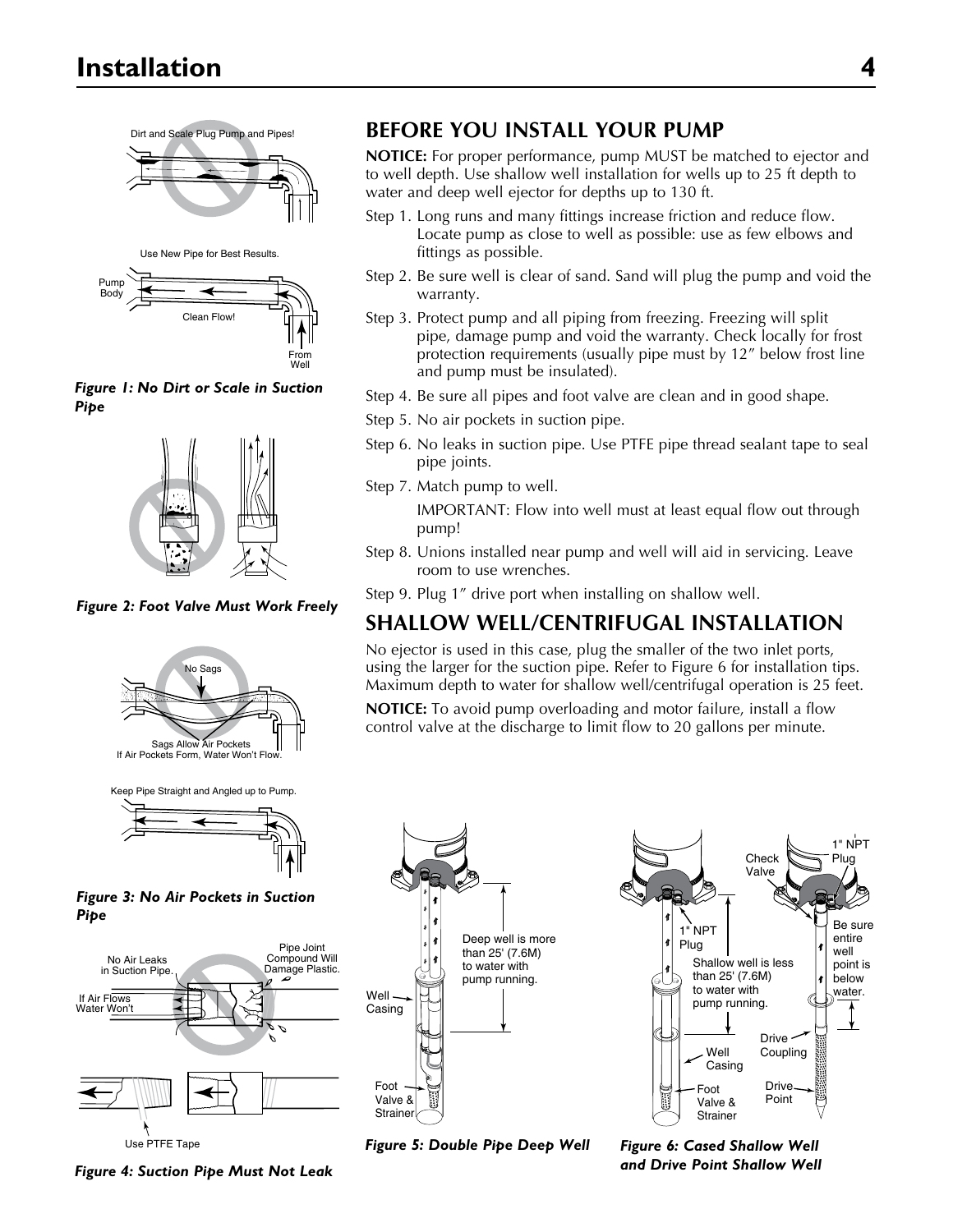

**PLASTIC PIPE SHOWN**





*Figure 7*

### **Pump And Connect PUPING IN THE DEEP WELL**

Adapter Flange **Adapter Flange Adapter Flange Adapter Flange Adapter Flange Adapter Flange Adapter Flange Adapter Flange Adapter Flange Adapter Flange Adapter Flange Adapter Secure MOTICE:** Deep well in pipe (4" and larger wells). In a double pipe installation, the larger pipe is the suction pipe and the smaller pipe is the drive pipe (very deep wells may use suction and drive pipes of the same diameter).

> Plastic pipe is ideal for double pipe installations. Due to its light weight, it is easy to handle and does not usually require a block and tackle for installation and removal.

## PLASTIC PIPE INSTALLATION – DOUBLE PIPE

**NOTICE:** Use PTFE pipe thread sealant tape on all male threads on plastic pipe and fittings to prevent air leaks in suction piping.

- Step 1. Inspect ejector to make sure that nozzle and venturi openings are clean and clear.
- Step 2. Inspect pipe for any foreign matter or obstructions.

IMPORTANT: Make sure that no foreign matter enters pipe openings while installing pump.

- Step 3. Make sure foot valve operates freely: attach to ejector with a close nipple. Use PTFE pipe thread sealant tape on male threads.
- Step 4. Install nozzle and venturi in deep well ejector.
- Step 5. Using PTFE pipe thread sealant tape on male threads, install special plastic pipe adapter (supplied with ejector) by screwing adapter into 1-1/4" tapped hole in ejector body (see Figure 7A).
- Step 6. Thread a 1" plastic pipe adapter into the 1" tapped hole in ejector body (see Figure 7A).
- Step 7. Install sufficient plastic pipe in well casing to place ejector at the proper depth. (Your well driller should supply this information.)

IMPORTANT: as a guide, the ejector should be set at least 10 to 20 feet below the lowest water level with pump running, if possible, but always at least five feet from the bottom of the well.

- Step 8. Tighten all hose clamps securely on plastic pipe. Use two clamps per joint to prevent air leaks into suction pipe. Clamp screws should be on opposite sides of the pipe. Fill pipes with water to make sure that foot valve and connections do not leak.
- Step 9. Install sanitary well seal on top of well casing; use steel nipple through well seal as shown in Figure 7A.

IMPORTANT: align locating lugs on adapter flange and pump base so that pump discharge will be aligned with piping.

- Step 10. Install 1" nipple in one side of adapter flange. Slide threadless coupling down over drive pipe from well. Thread adapter flange onto suction pipe from well and align nipple and drive pipe.
- Step 11. Slide threadless coupling up and secure nipple to drive pipe.
- Step 12. Remove paper backing from adhesive gasket. Apply gasket to adapter flange, making sure that holes line up.
- Step 13. Align locating lugs on pump base with locating lugs on adapter flange; attach pump to flange with cap screws provided.
- Step 14. See "Discharge Pipe Sizes" for information regarding correct discharge pipe size.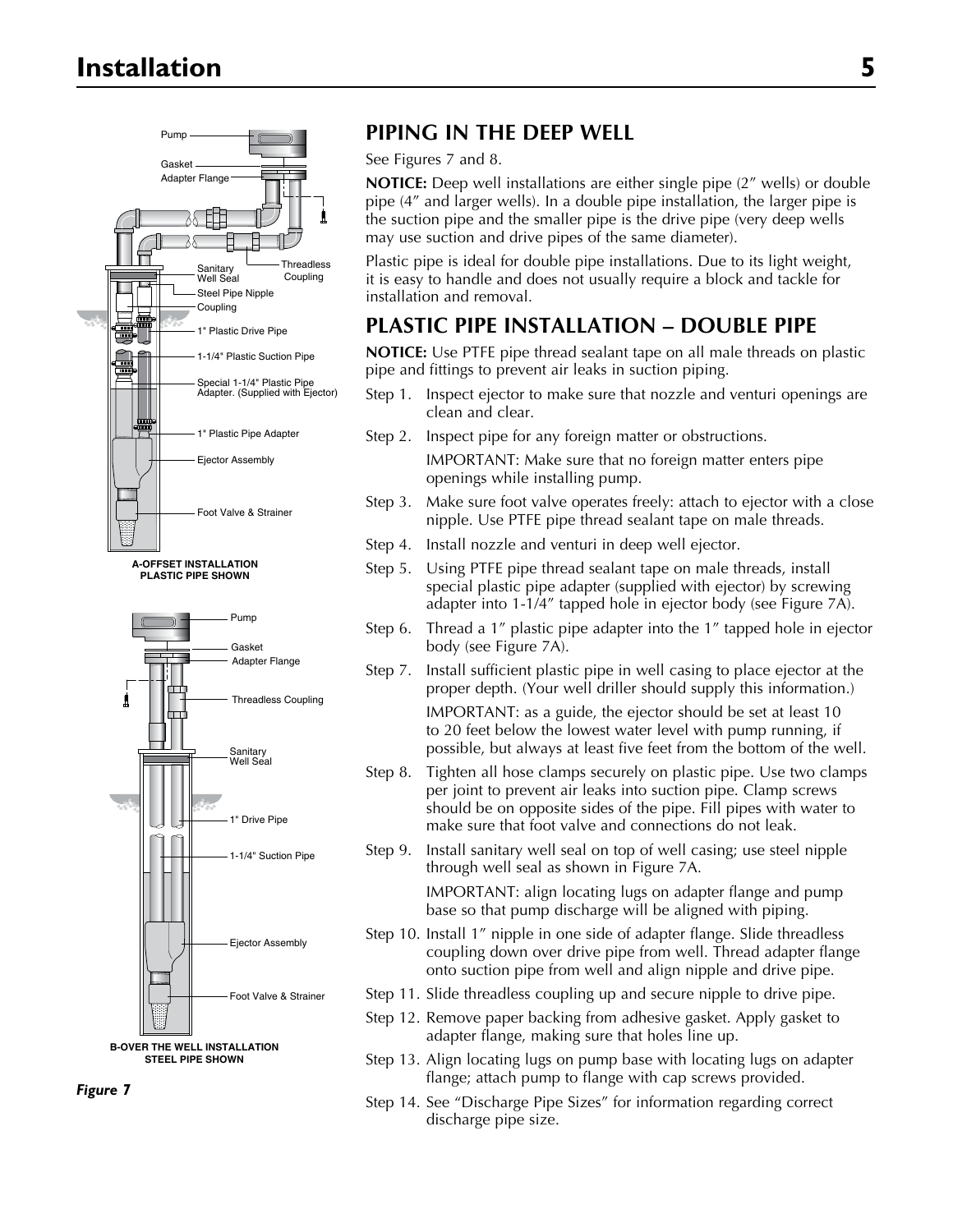

*Figure 8*

#### **SINGLE PIPE EJECTOR INSTALLATION**

Single pipe installations require (see Figure 8):

- a. Galvanized steel pipe
- b. Leather packer-type ejector with built-in foot valve
- c. Turned couplings (supplied with packer-type ejector)
- d. Well casing adapter.
- Step 1. Connect ejector to first length of pipe. Use pipe joint compound sparingly on male threads.
- Step 2. Lower pipe into casing. Use special turned couplings (included with 2<sup>"</sup> single pipe ejector package) to increase water flow. Use pipe joint compound sparingly on male couplings threads.

**NOTICE:** Fill pipe with water as each length is added to be sure foot valve and connections do not leak.

Step 3. Add lengths of pipe until the ejector reaches the proper depth. (Your well driller should supply this information.)

IMPORTANT: as a guide, the ejector should be set at least 10 to 20 feet below the lowest water level with pump running, if possible, but always at least 5 feet above the bottom of the well (see Figure 8).

- Step 4. To properly seat the cup seals, after the ejector is correctly positioned move the assembly up and down slightly. Water pressure in the casing will then soak the cup seals (see Figure 8). They should seal within 2-3 hours after installation.
- Step 5. With ejector set, install well casing adapter. Remove pipe holder. Align locating lugs and tighten adapter to form seal with well casing.

#### **DISCHARGE PIPE SIZES**

- Step 1. If increasing discharge pipe size, install reducer in pump discharge port. Do not increase pipe size by stages.
- Step 2. When the pump is set away from the points of water use, the discharge pipe size should be increased to reduce pressure losses caused by friction.
	- Up to 100 ft run: Same size as pump discharge port.
	- 100 ft. to 300 ft run: Increase one pipe size.
	- 300 ft. to 600 ft run: Increase two pipe sizes.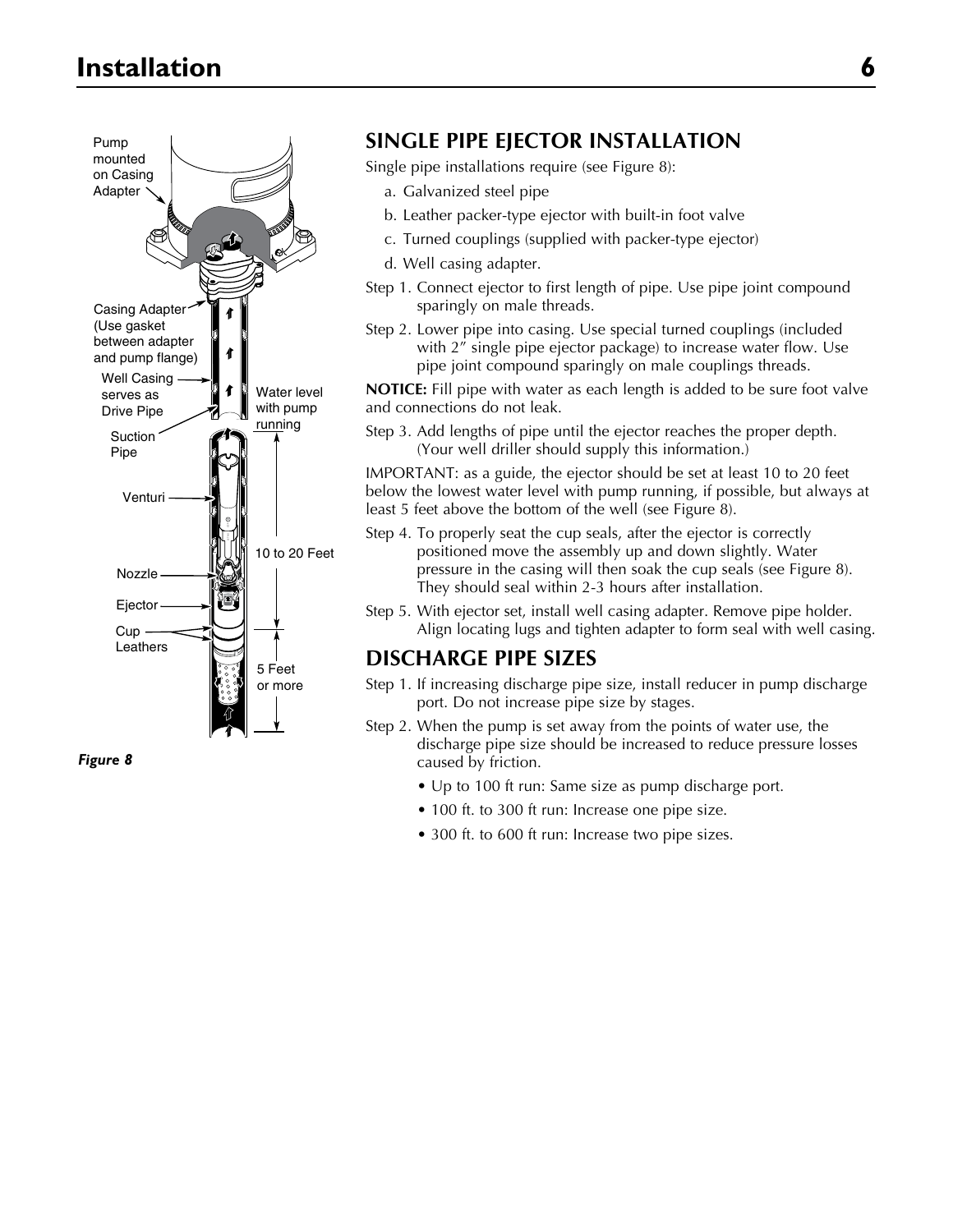

*Figure 9: Pump With Standard Tank*



*Figure 10: Pump With Pre-charged Tank*



**Figure 11: Checking Tank Pre-charge** 

### **PRESSURE TANK INSTALLATION – DEEP WELL**

The Pressure Tank provides a reservoir of water under pressure and maintains cushion of air pressure to prevent pipe hammering and possible damage to plumbing components. When water is drawn off through house fixtures, the pressure in the tank is lowered and the pressure switch starts the pump.

### **STANDARD TANK CONNECTION**

When a standard tank is used, an air volume control (AVC) adds air to the tank when it is needed. See Figure 10 for typical standard tank installation. To connect AVC to pump, thread a 1/4" compression fitting into tapped hole on the front of the pump. Cut tubing to length to reach AVC; assemble to fitting on pump and to AVC on tank. See installation instructions provided with tank and AVC for details.

### **PRECHARGED TANK CONNECTION**

When a precharged tank is used, no AVC is necessary. See Figure 10 for typical precharged tank installation. A precharged tank contains a factory provided air charge.

IMPORTANT: your pump pressure switch is set for a 30-50 PSI range and requires a tank pre-charge of 28 PSI for proper operation (see Fig. 11). See tank owner's air charge. An annual check on tank charge is recommended.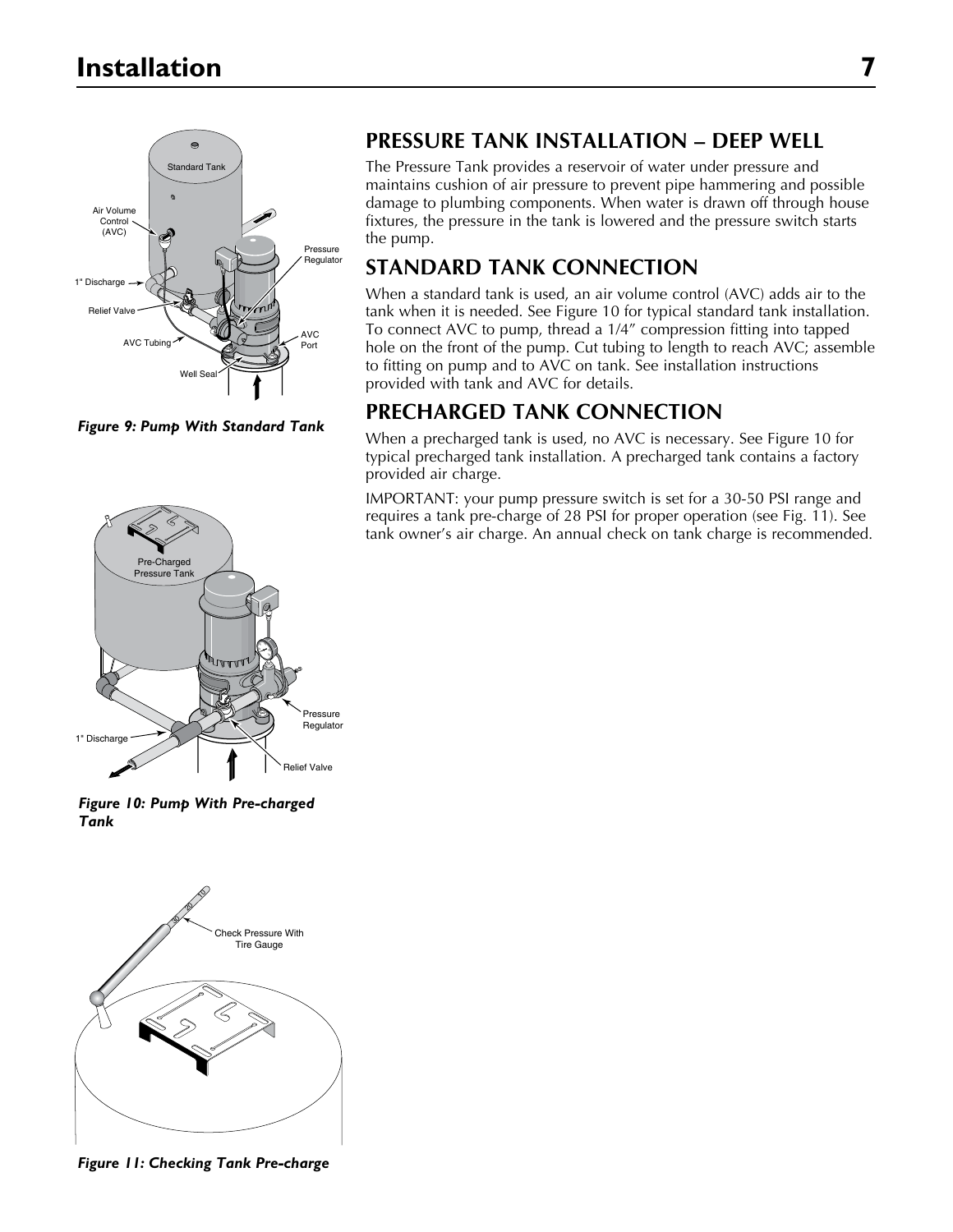#### **A** CAUTION Disconnect power before working on pump, motor, pressure switch, or wiring.

Your Motor Terminal Board (under the motor end cover) and Pressure Switch look like one of those shown below. Convert to 115 Volts as shown. Do not change motor wiring if line voltage is 230 Volts or if you have a single voltage motor. Connect power supply as shown for your type of switch and your supply voltage.



*Figure 12: Motor wiring connections through Pressure Switch. Match motor voltage to line voltage.*

**Hazardous voltage. Can shock, burn, or kill. Connect ground wire before connecting power supply wires. Use the wire size (including the ground wire) specified in the wiring chart.** If possible, connect the pump to a separate branch circuit with no other appliances on it.

**Explosion hazard. Do not ground to a gas supply line.**

### **WIRING CONNECTIONS**

A WARNING | Fire hazard. Incorrect voltage can cause a fire or seriously damage the motor and voids the warranty. The supply voltage must be within  $\pm 10\%$  of the motor nameplate voltage.

**NOTICE:** Dual-voltage motors are factory wired for 230 volts. If necessary, reconnect the motor for 115 volts, as shown. Do not alter the wiring in single voltage motors.

Install, ground, wire, and maintain your pump in compliance with the National Electrical Code (NEC) or the Canadian Electrical Code (CEC), as applicable, and with all local codes and ordinances that apply. Consult your local building inspector for code information.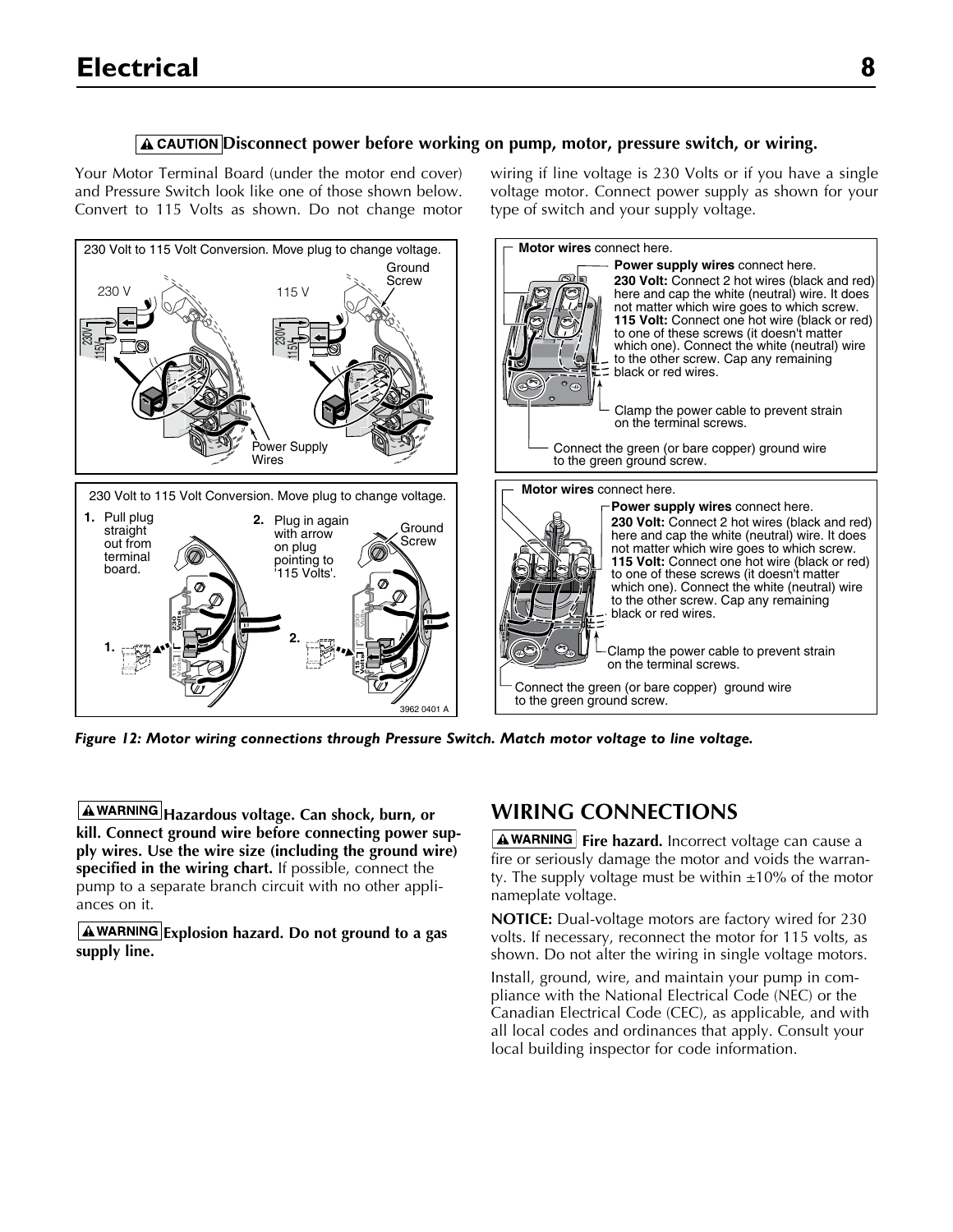#### **Connection Procedure:**

- Step 1. Connect the ground wire first as shown in Figure 12. The ground wire must be a solid copper wire at least as large as the power supply wires.
- Step 2. There must be a solid metal connection between the pressure switch and the motor for motor grounding protection. If the pressure switch is not connected to the motor, connect the green ground screw in the switch to the green ground screw under the motor end cover. Use a solid copper wire at least as large as the power supply wires.
- Step 3. Connect the ground wire to a grounded lead in a service panel, to a metal underground water pipe, to a metal well casing at least ten feet (3M) long, or to a ground electrode provided by the power company or the hydro authority.
- Step 4. Connect the power supply wires to the pressure switch as shown in Figure 12.

|              |     |                                     | <b>BRANCH</b> | <b>DISTANCE IN FEET FROM MOTOR TO METER</b> |     |     |     |  |
|--------------|-----|-------------------------------------|---------------|---------------------------------------------|-----|-----|-----|--|
| <b>MOTOR</b> |     | MAX.<br><b>VOLTS</b><br><b>LOAD</b> | <b>FUSE*</b>  |                                             | 51  | 101 | 201 |  |
| <b>HP</b>    |     | <b>AMPS</b>                         | <b>RATING</b> | TO                                          | TO  | TΟ  | TO  |  |
|              |     |                                     | <b>AMPS</b>   | 50                                          | 100 | 200 | 300 |  |
| 1/2          | 115 | 13.0                                | 20            | 12                                          | 12  | 10  | 8   |  |
| 1/2          | 230 | 6.5                                 | 15            | 14                                          | 14  | 14  | 14  |  |
| 3/4          | 115 | 14.8                                | 20            | 12                                          | 12  | 8   | 6   |  |
| 3/4          | 230 | 7.4                                 | 15            | 14                                          | 14  | 14  | 14  |  |
|              | 115 | 19.2                                | 25            | 10                                          | 10  | 8   | 6   |  |
|              | 230 | 9.6                                 | 15            | 14                                          | 14  | 14  | 12  |  |
| $1 - 1/2$    | 230 | 12.0                                | 15            | 14                                          | 14  | 14  | 12  |  |
|              | 230 | 11.5                                | 15            | 14                                          | 14  | 14  | 12  |  |

#### **WIRING CHART – Recommended Wire and Fuse Sizes**

(\*)Time delay fuse or circuit breakers are recommended in any motor circuit.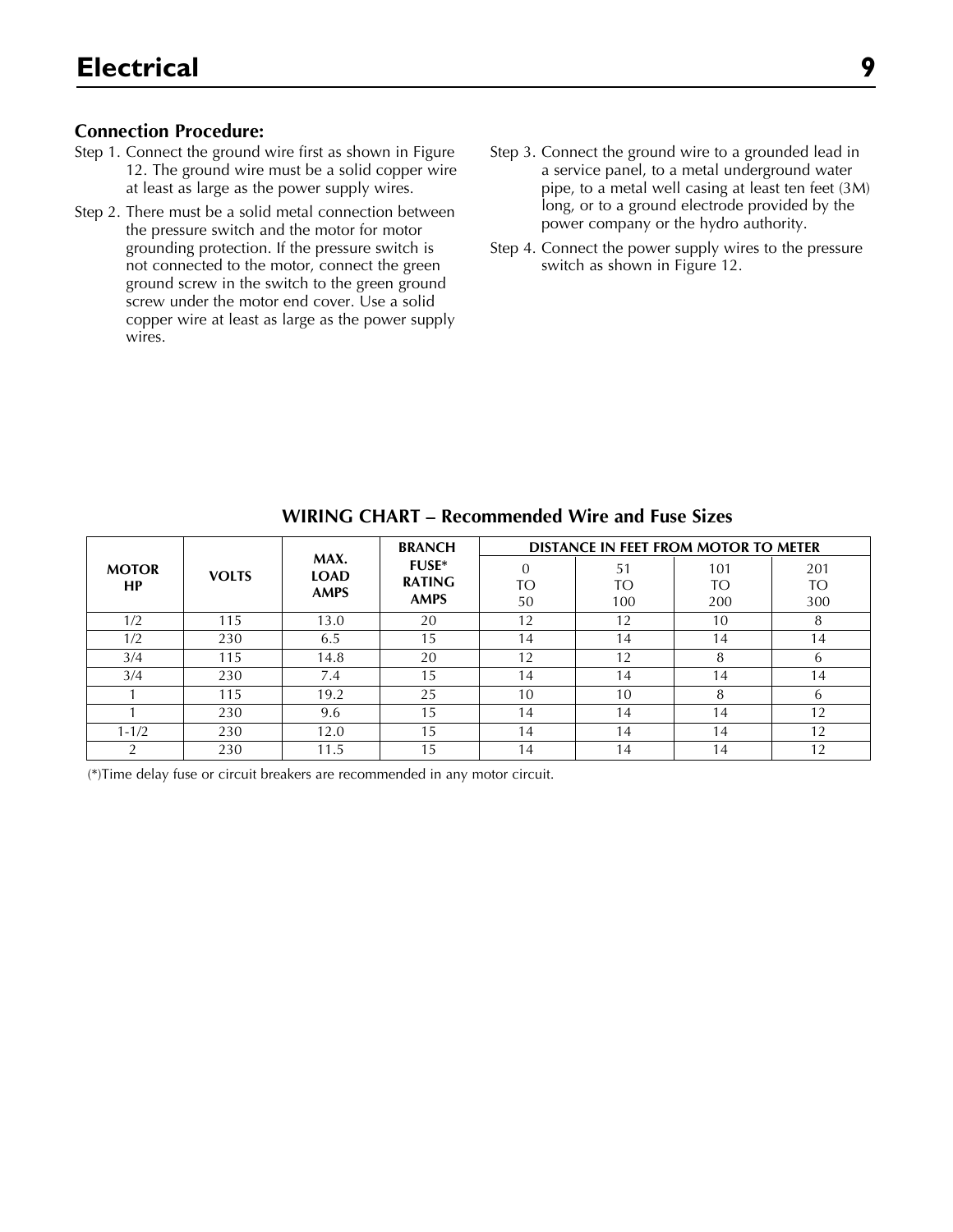

*Figure 13A: Close Regulator*



**Figure 13B: Fill Pump with Water** 



1060a 0697 *Figure 13C: Start Pump*



1030a 0697 *Figure 13D: Adjustor Regulator*

### **PRIMING THE PUMP**

**A CAUTION NEVER run pump dry. Running pump without water may cause pump to overheat, damaging seal and possibly causing burns to persons handling pump.** Fill pump with water before starting.

#### **A CAUTION** NEVER run pump against closed discharge, to do so can boil **water inside pump, causing hazardous pressure in unit and possibly scalding persons handling pump.**

**NOTICE:** Open water system faucets before priming pump for the first time.

- Step 1. Remove pressure gauge.
	- a. Close regulator valve (turn clockwise see Figure 13).
	- b. Fill pump and suction pipe with water (Figure 13).
	- c. Replace pressure gauge, using PTFE pipe thread sealant tape on thread; tighten gauge.

IMPORTANT: If a priming tee and plug have been provided for a long horizontal run, be sure to fill suction pipe through this tee and replace plug. (Do not forget to PTFE pipe thread sealant tape the plug.)

Step 2. Start Pump:

Pressure should build rapidly to 50 pounds per square inch or more as ejector and pump prime.

IF NO PRESSURE OR NO WATER, REPEAT Step No. 1 (above) two or three times to remove entrapped air from the suction pipes.

- Step 3. If, after priming pump several times, no water is pumped, check the following:
	- a. Suction pipe in the water and has no leaks. **NOTICE:** Air can leak in even where water won't leak out. Make sure all joints are tight.
	- b. Control valve, check valve, or foot valve installed and operating correctly.
	- c. Pump trying to lift water more than 25 feet (shallow well) or more than rated lift for deep well ejector used (including compensation for horizontal offset).
	- d. Be sure pump is not air locked. In offset installations, pump suction port should be highest point in suction pipe; there should be no sags in suction pipe (run it straight and at a slight angle upward from well head to pump).

**NOTICE:** For deep well installation, go to Step 4 (Page 11). Shallow well installations go to Step 6 (Page 11).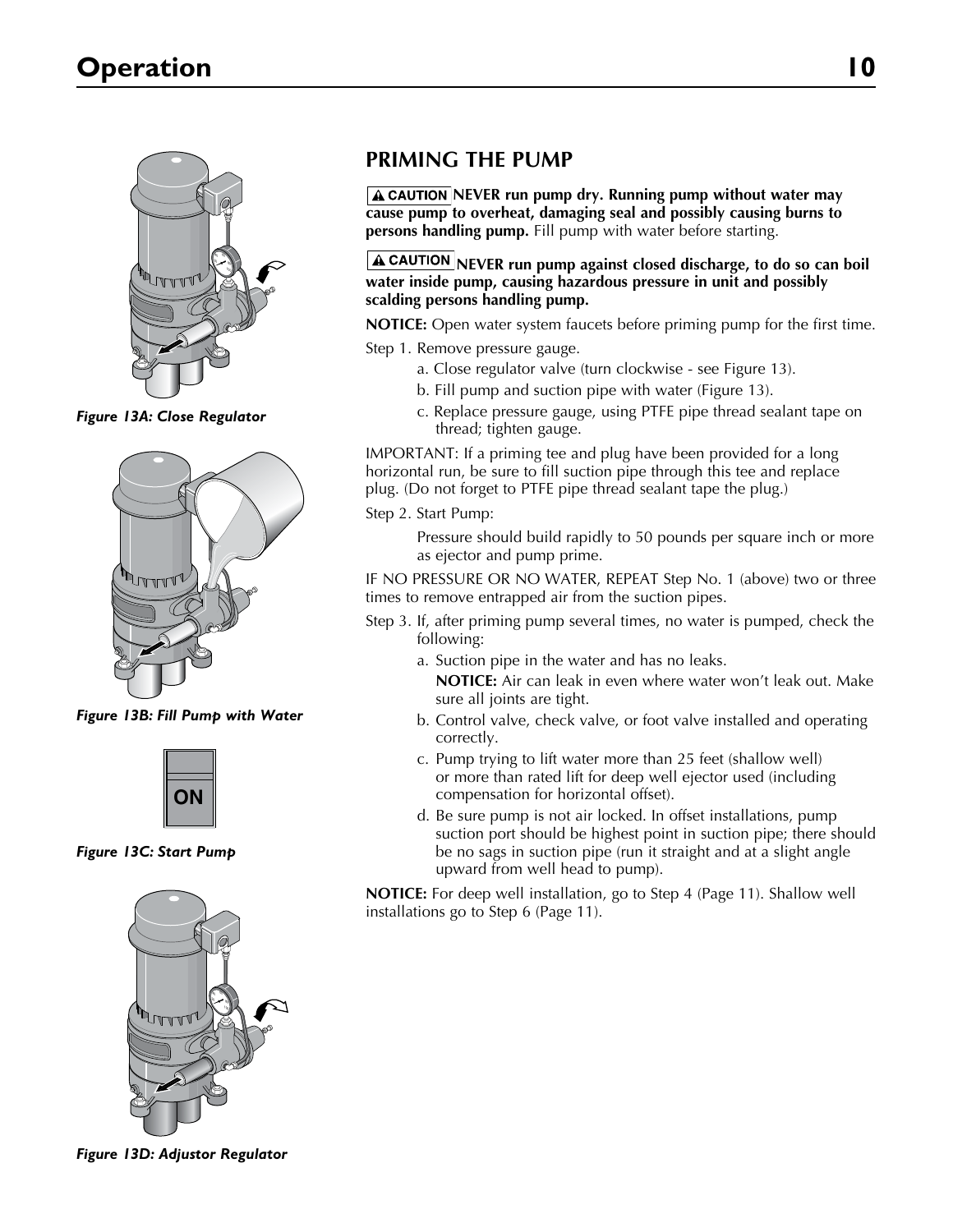

*Figure 14A: Open Regulator Valve* 2871 0697



*Figure 14B: Watch for Pressure Gauge to Flutter*



*Figure 14C: Close Regulator Valve*  2873 0697 *until Pressure Stabilizes*

- Step 4. Once unit has primed and pressure stabilized, slowly open (turn counterclockwise - Figure 14A) regulator valve until pressure falters (pressure gauge needle flutters; pump may become noisy - see Figure 14B). At this point, close (turn clockwise) regulator valve slightly until pressure stabilizes. This setting provides maximum flow (Figure 14C).
- Step 5. Pump may draw well down far enough at this point to lose its prime. If so, close regulator valve until pressure is stable throughout pumping cycle. Close faucets and allow pump to pressurize tank and shut off.
- Step 6. Check system by alternately opening and closing faucets in the system. With faucets open, pressure will drop until pump starts; with faucets closed, pressure will build up until pump shuts off.
- Step 7. There are conditions of deep well operation when the regulator valve may be completely open without any faltering of pressure. In this case, operate pump with regulator valve open.

### **HOW TO HANDLE A GASEOUS WELL**

In some areas well water contains gases which must be allowed to escape before the water is used. To deliver gas-free water suspend a pipe, closed at the bottom and open at the top, so that it surrounds the suction pipe inlet. (See Figure 15). Since the gases rise in the well casing, the water sucked down through the pipe and into the suction pump is free of gas. This type of well must be vented to the outside of any enclosure.

## **AIR CONTROL IN FLOWING WELLS**

Flowing wells or wells with little or no drawdown, could create a special problem in air control in the operation of your standard tank system. In such cases, a pre-charged tank (which needs no air control) is recommended.



*Figure 15: Gas/Air Control in Well* 2876 0697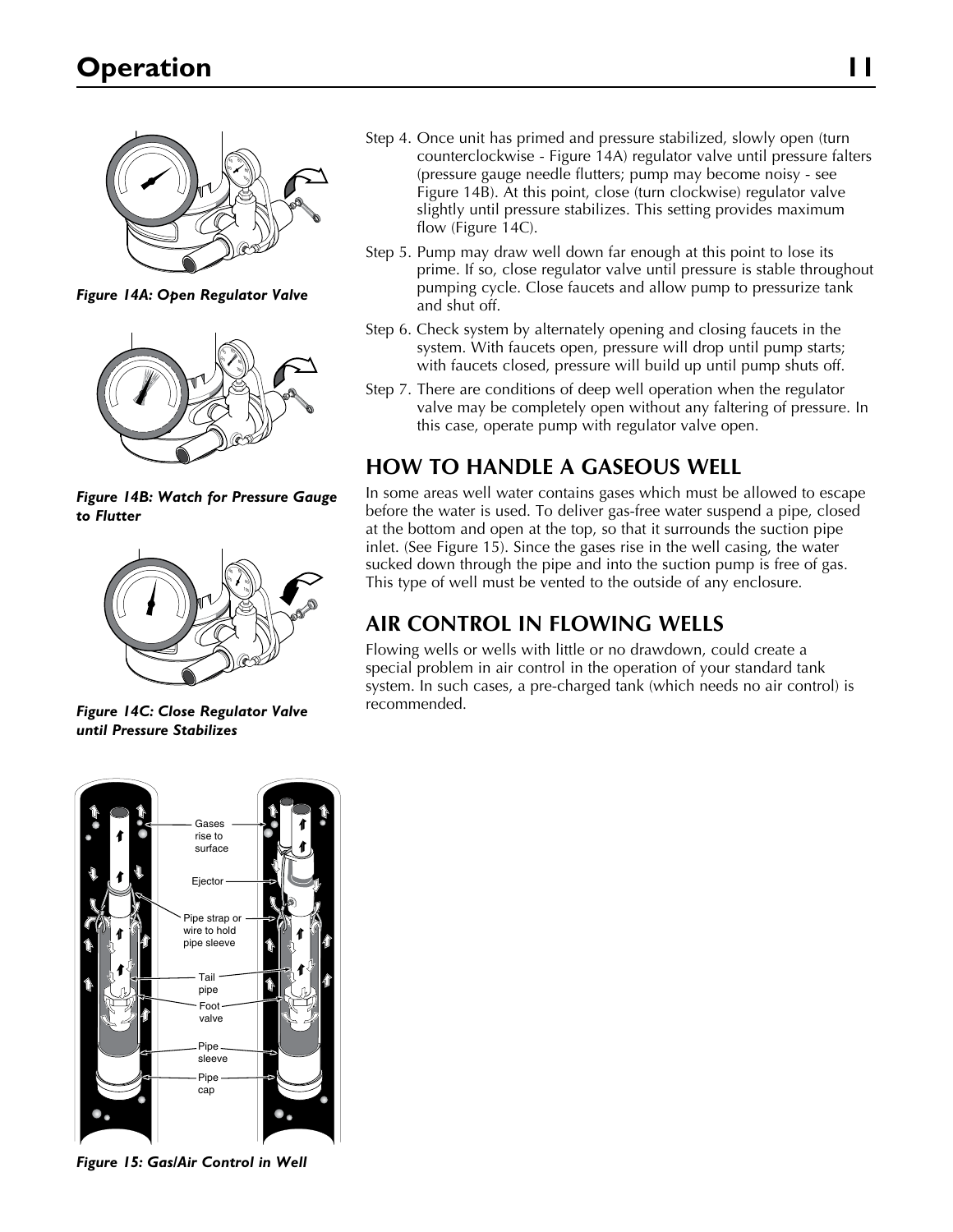

**Figure 16** 



*Figure 17*



*Figure 18*



*Figure 19*



### **Pump Disassembly/ASSEMBLY**

- Step 1. Pull disconnect switch. Disconnect power lines from pressure switch.
- Step 2. Remove the two cap screws holding the pump to the flange adapter. Do not disturb the piping in the well.
- Step 3. Remove the flange adapter gasket and scrape the surfaces clean.
- Step 4. Leaving the tubing in place, unscrew and remove the straight barbed fitting at the pressure switch.
- Step 5. Draw a line down the side of the pump with a marker to help alignment during reassembly. Mark the pump from the motor to the base volute (see Figure 16).
- Step 6. Turn the pump upside down on the bench and block it. Remove the four cap screws from the base. With a mallet, tap upward on the base to loosen it. Lift the base off of the intermediate volute (see Figure 17).
- Step 7. To reduce the chance of dropping the pump onto your foot, lay it down on the bench; block it so it won't roll.
- Step 8. Hold the motor shaft with pliers or vice grips through the opening in the pump adapter. Unscrew the impeller nut off the end of the shaft (see Figure 18).
- Step 9. The impellers are keyed to the shaft and do not unscrew. Insert two screw drivers on opposite sides under the exposed impeller and pry the impeller off (Figure 19) to remove it.
- Step 10. Carefully tap a small screwdriver or thin bladed chisel in between the intermediate volute and the pump adapter in two or three places around the pump to separate the castings (Figure 20). *Do not mar the sealing surfaces; do not break pieces out of the adapter or volute – the castings are easily damaged.*
- Step 11. Remove the intermediate volute and slide the impeller spacer off of the shaft.
- Step 12. Remove the impeller. Do not disturb the shaft keys if you are only replacing the seal.
- Step 13. Rotate the seal spring retainer cup so that the slot lines up with the shaft keys; remove the cup and spring.
- Step 14. Remove the two cap screws holding the adapter bracket to the motor.
- Step 15. With two screwdrivers on opposite sides of the pump, carefully pry the pump adapter away from the motor. This will pull the seal off of the motor shaft. *Use caution to make sure that the ceramic seal does not dig into the shaft and scratch the shaft's sealing surface.*

### **Installation of New Seal**

- Step 1. Clean all gasket surfaces thoroughly before reassembly. Clean the seal bore cavity in the pump adapter.
- Step 2. Wet the rubber seat ring with soapy water and push the stationary part of the seal into the seal bore cavity. Use a piece of 1" pipe pressing on a cardboard washer (to prevent damaging seal surface) as a press. *Make sure that the seal half is fully seated in the seal bore cavity.* Remove the cardboard once the seal is in place.

*Figure 20*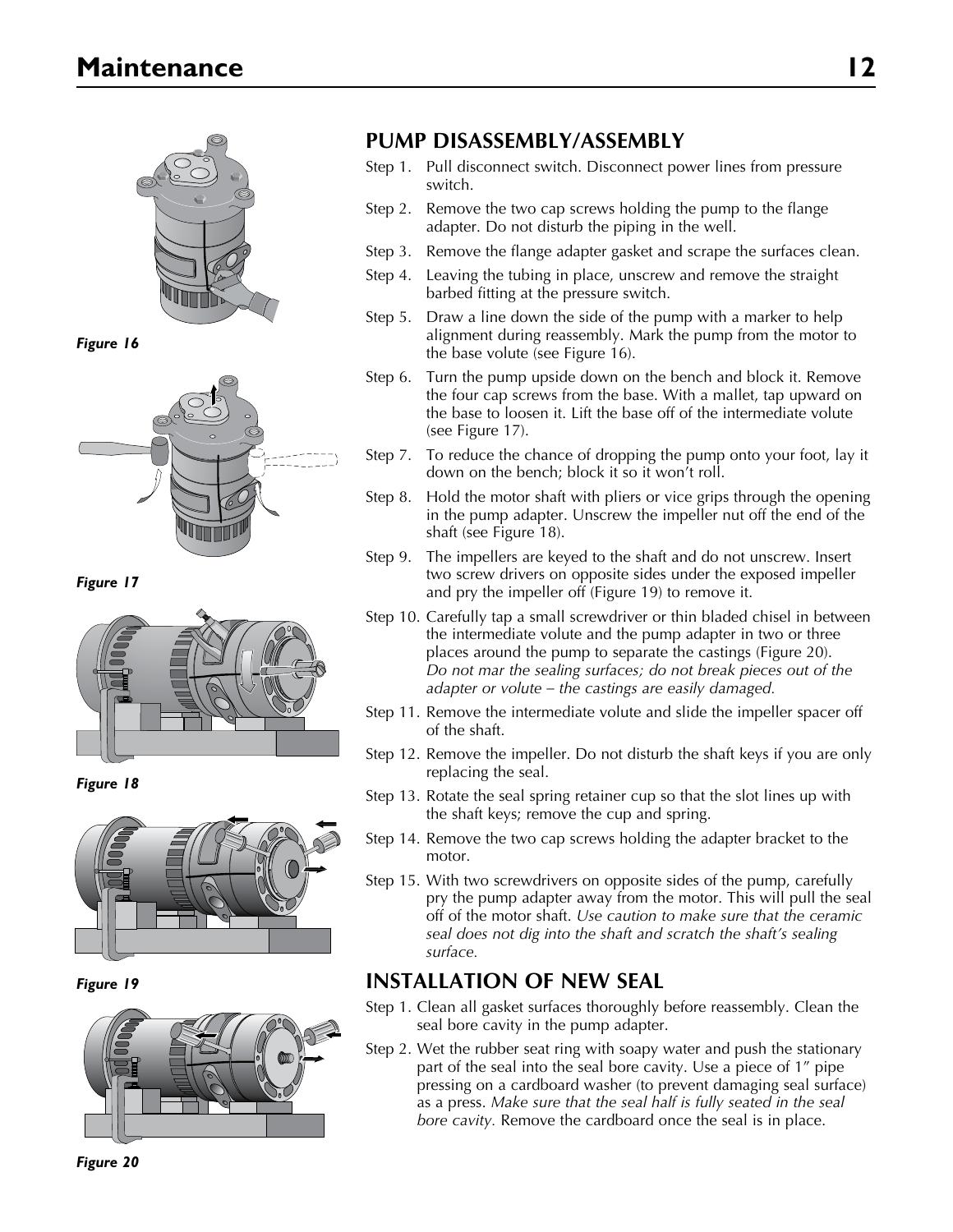

*Figure 21*



*Figure 22*



*Figure 23*



- Step 3. Make sure that the shaft keys are in place on the shaft. If they are not, squeeze them in place now with slip joint pliers. *Do not tap them or hit them with a hammer; you could bend the shaft* (see Figure 21). When the keys are correctly installed, the adapter will pass over the keys without interference.
- Step 4. *Carefully* slide the adapter over the shaft (see Figure 22). Do not damage the shaft sealing surface; it is highly polished and any slight scratches or nicks will ruin it.
- Step 5. Using the alignment marks made before disassembly, line up the adapter with the motor and bolt the adapter in place. Tighten the cap screws evenly.
- Step 6. Push the shaft seal and seal spring onto the shaft, after making sure that the seal faces and shaft are clean. *Take care that the shaft shoulder does not damage the carbon seal face.* Follow the seal spring with the spring holder; compress the spring and give the spring holder a quarter turn to lock it under the first shaft key (see Figure 23).
- Step 7. Slide the first impeller onto the shaft; follow it with the impeller spacer. Twist the impeller on the shaft to make sure that the shaft key is still in place and the impeller is locked to the shaft (the shaft should turn with the impeller).
- Step 8. Install a new volute gasket, lining up the bolt holes with the bolt holes in the adapter. *Make sure the gasket is right side up so that the water passage holes line up with the water passages in the volutes.*
- Step 9. Install the intermediate volute, aligning it with the mark made before disassembly. Use the long cap screws to check this alignment. *It cannot be stressed too strongly that all bolt holes and water passages of all gaskets and volutes MUST line up with each other, or the pump will not be assembled correctly.*
- Step 10. Make sure the second shaft key is in place and install the second impeller. Twist the impeller to make sure that the shaft key is still in place. Hold the motor shaft with slip-joint pliers or vicegrips and install and tighten the impeller locknut. Tightening the lock nut automatically spaces the impeller correctly. *Do not overtighten.*
- Step 11. Install the base volute gasket. *Make sure the gasket is right side up so that the water passage holes line up with the water passages in the volutes.* Install the base volute, using the alignment marks made before disassembly. Make sure that the pump discharge will correctly meet the piping when the pump is reinstalled.
- Step 12. Insert the four base capscrews and tighten evenly (see Figure 24). These should be easy to install if everything is correctly aligned. *If not, do not force them; go back over your work and find and correct the misalignment.*
- Step 13. Reinstall the pressure switch barb fitting and pressure tube.
- Step 14. Reinstall the pump on the adapter flange (use a new gasket) and reconnect the wiring and grounding. Pump is now ready for operation.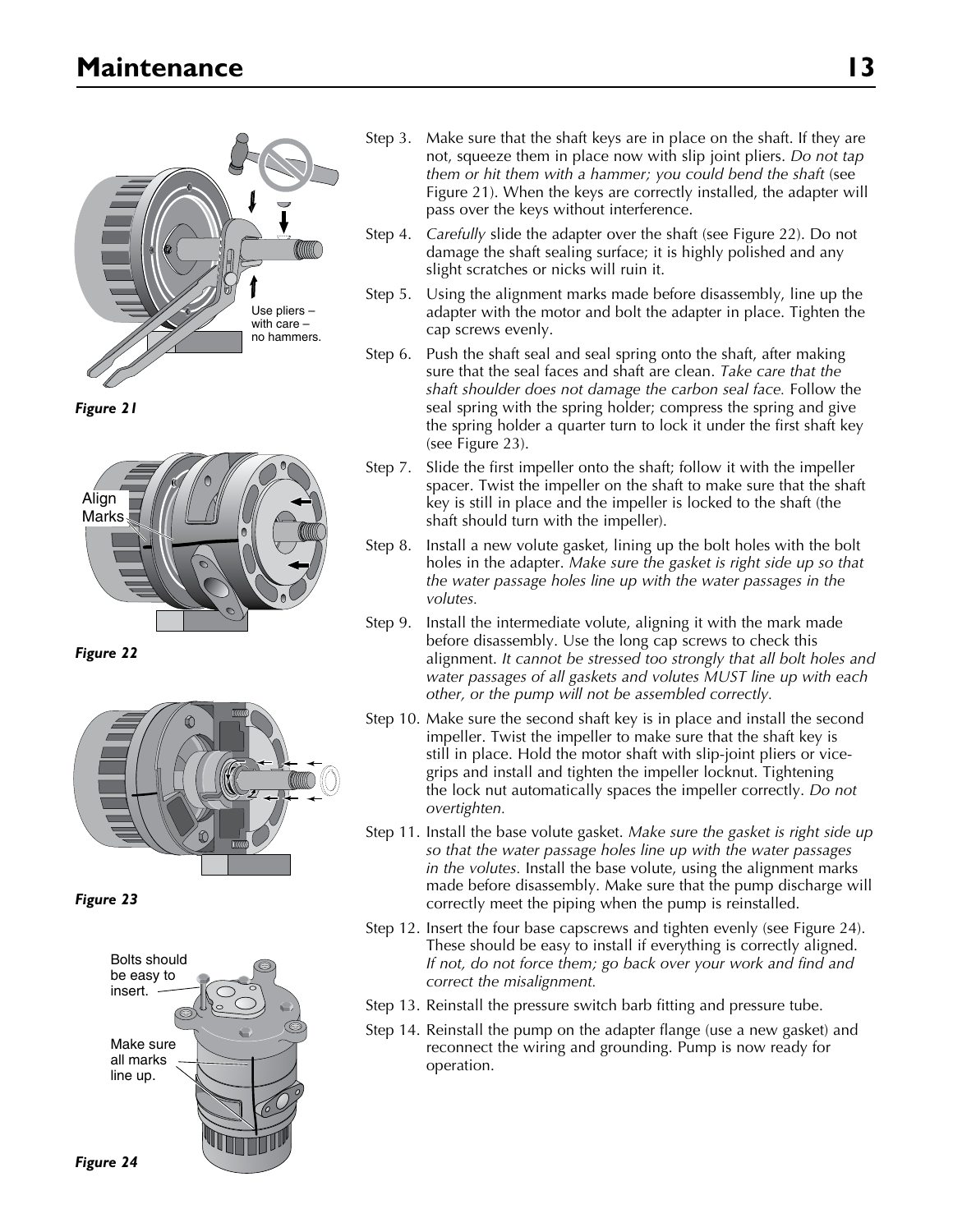# **Troubleshooting 14**

| <b>SYMPTOM</b>                                                                                                | <b>POSSIBLE CAUSE(S)</b>                                                                                                                                                                                                                                                                                                                                                                  | <b>CORRECTIVE ACTION</b>                                                                                                                                                                                                                                                                                                                                                                                                                                                                                                                                                                                                                                                                                                                                                              |
|---------------------------------------------------------------------------------------------------------------|-------------------------------------------------------------------------------------------------------------------------------------------------------------------------------------------------------------------------------------------------------------------------------------------------------------------------------------------------------------------------------------------|---------------------------------------------------------------------------------------------------------------------------------------------------------------------------------------------------------------------------------------------------------------------------------------------------------------------------------------------------------------------------------------------------------------------------------------------------------------------------------------------------------------------------------------------------------------------------------------------------------------------------------------------------------------------------------------------------------------------------------------------------------------------------------------|
| Motor will not run                                                                                            | Disconnect switch is off<br>Fuse is blown or circuit breaker tripped<br>Starting switch is defective<br>Wires at motor are loose,<br>disconnected, or wired incorrectly<br>Pressure switch contacts are dirty                                                                                                                                                                             | Be sure switch is on.<br>Replace fuse or reset circuit breaker.<br>DISCONNECT POWER; Replace starting switch.<br>Refer to instructions on wiring (Page 8). DISCONNECT POWER; check and<br>tighten all wiring.<br>A WARNING Capacitor voltage may be hazardous. To discharge<br>capacitor, hold insulated handle screwdriver BY THE HANDLE and<br>short capacitor terminals together. Do not touch metal screwdriver<br>blade or capacitor terminals. If in doubt, consult a qualified electrician.<br>DISCONNECT POWER and file contacts with emery board or nail file.                                                                                                                                                                                                               |
| Motor runs hot and<br>overload kicks off                                                                      | Motor is wired incorrectly<br>Voltage is too low                                                                                                                                                                                                                                                                                                                                          | Refer to instructions on wiring.<br>Check with power company. Install heavier wiring if wire size is too small<br>(See Electrical / Wiring Chart).                                                                                                                                                                                                                                                                                                                                                                                                                                                                                                                                                                                                                                    |
|                                                                                                               | Pump cycles too frequently                                                                                                                                                                                                                                                                                                                                                                | See section below on too frequent cycling.                                                                                                                                                                                                                                                                                                                                                                                                                                                                                                                                                                                                                                                                                                                                            |
| Motor runs but no<br>water is delivered*<br>* (NOTICE: Stop<br><i>pump</i> ; then check<br>prime before look- | Pump in new installation did<br>not pick up prime through:<br>1. Improper priming<br>2. Air leaks<br>3. Leaking foot valve or check valve<br>Pump has lost prime through:<br>1. Air leaks                                                                                                                                                                                                 | In new installation:<br>1. Re-prime according to instructions.<br>2. Check all connections on suction line, AVC, and ejector with<br>soapy water or shaving cream.<br>3. Replace foot valve or check valve.<br>In installation already in use:<br>1. Check all connections on suction line and shaft seal.                                                                                                                                                                                                                                                                                                                                                                                                                                                                            |
| ing for other causes.<br>Unscrew priming<br>plug and see if water<br>is in priming hole).                     | 2. Water level below suction pipe inlet<br>Foot valve or strainer is plugged<br>Ejector or impeller is plugged<br>Check valve or foot valve is stuck shut<br>Pipes are frozen<br>Foot valve and/or strainer are<br>buried in sand or mud                                                                                                                                                  | 2. Lower suction line into water and re-prime. If receding water level<br>in well exceeds 25' (7.6M), a deep well pump is needed.<br>Clean foot valve or strainer.<br>Clean ejector or impeller.<br>Replace check valve or foot valve.<br>Thaw pipes. Bury pipes below frost line. Heat pit or pump house.<br>Raise foot valve and/or strainer above bottom of water source.<br>Clean foot valve and strainer.                                                                                                                                                                                                                                                                                                                                                                        |
| Pump does not<br>deliver water to full<br>capacity<br>(Also check point<br>3 immediately above)               | Water level in well is lower than<br>estimated<br>Steel piping (if used) is corroded or<br>limed, causing excess friction<br>Offset piping is too small in size                                                                                                                                                                                                                           | A deep well jet will be needed if your well is more than 25' (7.6M)<br>depth to water.<br>Replace with plastic pipe where possible, otherwise with new steel pipe.<br>Use larger offset piping.                                                                                                                                                                                                                                                                                                                                                                                                                                                                                                                                                                                       |
| Pump delivers water but<br>does not shut off or<br>pump cycles too<br>frequently                              | Pressure switch is out of adjustment or<br>contacts are welded together<br>Faucets have been left open<br>Venturi, nozzle or impeller is clogged<br>Water level in well is lower<br>than estimated<br>Standard pressure tank is waterlogged<br>and has no air cushion<br>Pipes leak<br>Foot valves leak<br>Pressure switch is out of adjustment<br>Air charge too low in pre-charged tank | DISCONNECT POWER; adjust or replace pressure switch.<br>Close faucets.<br>Clean venturi, nozzle or impeller.<br>Check possibility of using a deep well jet pump<br>Drain tank to air volume control port. Check AVC for defects. Check<br>all connections for air leaks.<br>Check connections.<br>Replace foot valve.<br>Adjust or replace pressure switch<br>DISCONNECT POWER and open faucets until all pressure is relieved.<br>Using tire pressure gauge, check air pressure in tank at valve stem<br>located on the tank. If less than pressure switch cut-in setting (30-50<br>PSI), pump air into tank from outside source until air pressure is 2 PSI<br>less than cut-in setting of switch. Check air valve for leaks (use soapy<br>solution) and replace core if necessary. |
| Air spurts from faucets                                                                                       | Pump is picking up prime<br>Leak in suction side of pump<br>Well is gaseous<br>Intermittent over-pumping of well.<br>(Water drawn down below foot valve.)                                                                                                                                                                                                                                 | When pump has picked up prime, it should pump solid water with no air.<br>Suction pipe is sucking air. Check joints for leaks with soapy water.<br>Consult factory about installing a sleeve in the well<br>Lower foot valve if possible, otherwise restrict pump discharge                                                                                                                                                                                                                                                                                                                                                                                                                                                                                                           |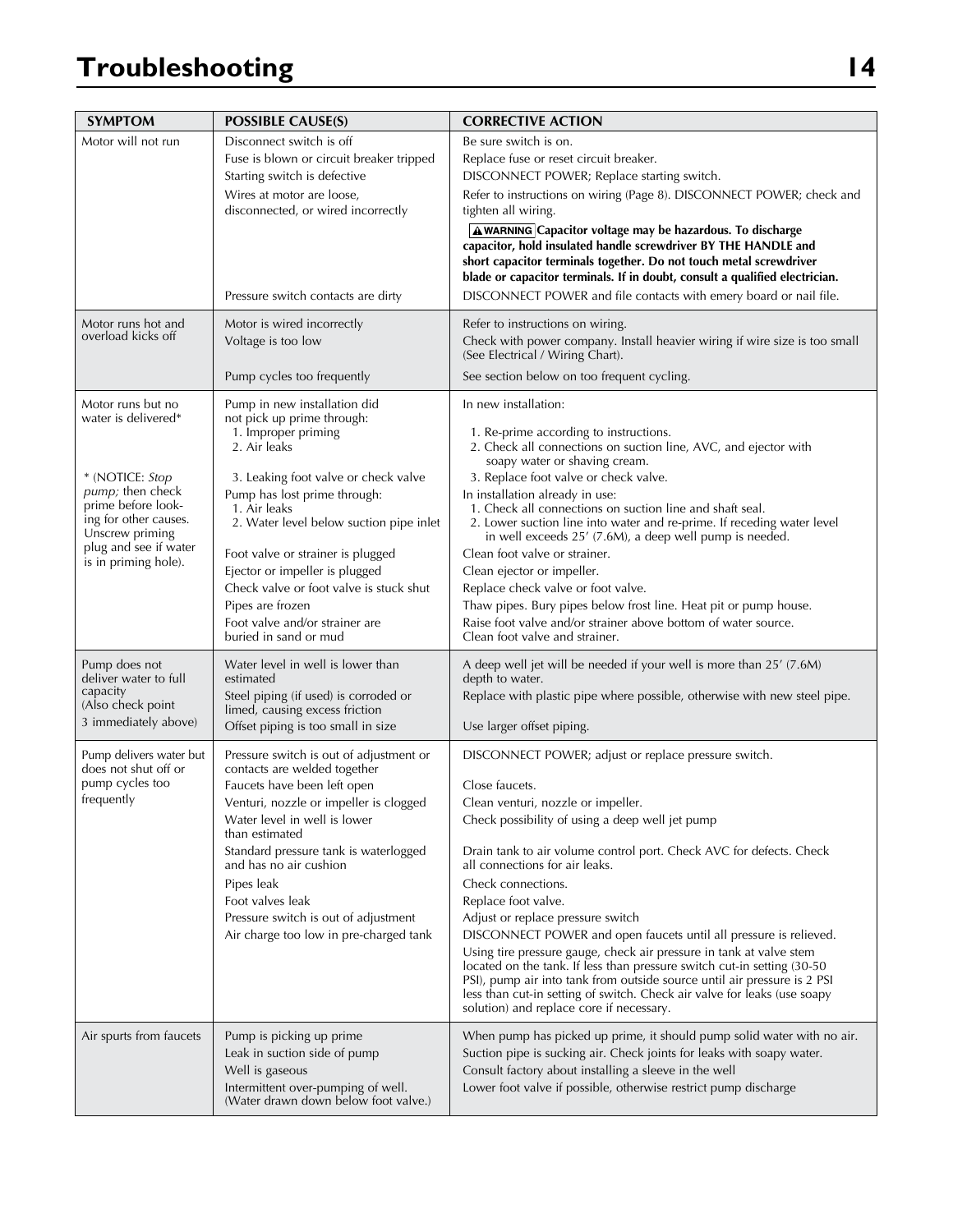# **Repair Parts 15**



**Repair Parts – Multi-Stage Jet**

| <b>Key</b>     | Part                                      | With       | No.                      | MSC-7       | MSD-7       | MSE-7       | MSF-7                                       | $MSG-7$         |
|----------------|-------------------------------------------|------------|--------------------------|-------------|-------------|-------------|---------------------------------------------|-----------------|
| No.            | <b>Description</b>                        | <b>Kit</b> | <b>Used</b>              | $1/2$ HP    | $3/4$ HP    | $1$ HP      | $1-1/2$ HP                                  | $2$ HP          |
| 1              | Motor-115/230V Single Phase               |            | 1                        | A300CH      | A300DH      | A300EH      |                                             |                 |
| $\mathbf{1}$   | Motor-230V Single Phase                   |            | $\mathbf{1}$             |             |             |             | A300FH                                      | AE300GH         |
| 1A             | Motor Canopy                              |            | 1                        | U18-1300    | U18-1300    | U18-1300    | U18-1355                                    | U18-1355        |
| $\overline{2}$ | Connector                                 |            | 1                        | $143-13C$   | J43-13C     | $I43-13C$   | $143-13C$                                   | $143-13C$       |
| $\overline{3}$ | Locknut - 1/2"                            |            | $\mathbf{1}$             | U36-112ZP   | U36-112ZP   | U36-112ZP   | U36-112ZP                                   | U36-112ZP       |
| $\overline{4}$ | Pressure Switch                           |            | 1                        | U217-1216   | U217-1216   | U217-1216   | U217-204E                                   | U217-204E       |
| 5              | Barbed Fitting - Straight                 |            | 1                        | U111-211T   | U111-211T   | U111-211T   | U111-211T                                   | U111-211T       |
| 6              | Switch Tube - 14-1/2"                     |            | 1                        | U37-672P    | U37-672P    | U37-672P    | U37-672P                                    | U37-672P        |
| $\overline{7}$ | Pressure Regulator Assembly               |            | 1                        | J212-24E    | J212-24E    | J212-24E    | J212-24E                                    | J212-24E        |
| 7A             | Pressure Gauge                            |            | 1                        | U239-3      | $U239-3$    | U239-3      | U239-8                                      | U239-8          |
| 8              | Barbed Fitting - Elbow                    |            | 1                        | U111-212T   | U111-212T   | U111-212T   | U111-212T                                   | U111-212T       |
| 9              | Adapter (-6 Series)                       |            | $\mathbf{1}$             | $L2-16$     | $L2-16$     | $L2-16$     | $L2-16$                                     | $L2-16$         |
| 9              | Adapter (-7 Series)                       |            | 1                        | $L2-16A$    | $L2-16A$    | $L2-16A$    | $L2-16A$                                    | $L2-16A$        |
| 10             | Capscrew - 3/8"-16x1-1/4" Lg.             |            | $\overline{2}$           | U30-75ZP    | U30-75ZP    | U30-75ZP    | U30-75ZP                                    | U30-75ZP        |
| 11             | Shaft Key                                 | OH/SG      | $\overline{2}$           | U65-15SS    | U65-15SS    | U65-15SS    | $U65 - 15SS(3)$                             | $U65 - 15SS(3)$ |
| 12             | Shaft Seal (-6 Series)                    | OH/SG      | $\mathbf{1}$             | U109-99     | U109-99     | U109-99     | U109-99                                     | U109-99         |
| 12             | Shaft Seal (-7 Series)                    | OH/SG      | $\mathbf{1}$             | 17351-0101A | 17351-0101A | 17351-0101A | 17351-0101A                                 | 17351-0101A     |
| 13             | Spring Holder                             | OH/SG      | $\mathbf{1}$             | $124 - 11$  | $124 - 11$  | $124 - 11$  | $124 - 11$                                  | $124 - 11$      |
| 14             | Impeller                                  | OH         | $\overline{2}$           | J105-75PA   | J105-75P    | 1105-76P    | $1105 - 74PA(3)$                            | $1105 - 74P(3)$ |
| 15             | Spacer - Impeller (1 or 2 required)       |            | $\overline{\phantom{0}}$ | $143 - 23$  | $143 - 23$  | $143 - 23$  | $143 - 23$                                  | $143 - 23$      |
| 16             | Intermediate Volute w/Wear Rings & Gasket |            | (1)                      | $1101 - 26$ | $1101 - 26$ | $1101 - 26$ | $1101 - 26(2)$                              | $1101 - 26(2)$  |
| 16A            | Gasket                                    | OH/SG      | (1)                      | $120 - 11$  | $120 - 11$  | $120 - 11$  | $120 - 11$                                  | $120 - 11$      |
| 16B            | Wear Ring                                 | OH         | (1)                      | $123 - 10$  | $123 - 10$  | $123 - 10$  | $123 - 10$                                  | $123 - 10$      |
| 16C            | Wear Ring                                 | OH         | (1)                      | $123 - 11$  | $J23-11$    | $123 - 11$  | $123 - 11$                                  | $123 - 11$      |
| 17             | Impeller Stop Nut                         |            | $\mathbf{1}$             |             |             |             | U36-175SSW U36-175SSW U36-175SSW U36-175SSW | U36-175SSW      |
| 18             | <b>Base Volute Complete</b>               |            | $\mathbf{1}$             | $J101-33$   | $J101-33$   | $1101 - 33$ | $1101 - 33A$                                | $1101-33A$      |
| 18A            | Gasket                                    | OH/SG      | (1)                      | $120 - 11$  | $120 - 11$  | $120 - 11$  | $120 - 11$                                  | $120 - 11$      |
| 18B            | Wear Ring                                 | OH         | (1)                      | $123 - 10$  | $123 - 10$  | $123 - 10$  | $123 - 10$                                  | $123 - 10$      |
| 19             | Pipe Plug - 1/4" NPT                      |            | (1)                      | U78-941ZPV  | U78-941ZPV  | U78-941ZPV  | U78-941ZPV                                  | U78-941ZPV      |
| 20             | Capscrew - 3/8"-16x4-1/4" Lg.             |            | (4)                      | U30-82ZP    | U30-82ZP    | U30-82ZP    |                                             |                 |
| 20             | Capscrew - 3/8"-16x6" Lg.                 |            | (4)                      |             | -           |             | U30-81ZP                                    | U30-81ZP        |
|                | <b>SERVICE KITS</b>                       |            |                          |             |             |             |                                             |                 |
|                | Seal and Gasket Kit (SG)                  |            | 1                        | PP1650      | PP1650      | PP1650      | PP1650                                      | PP1650          |
|                | Overhaul Kit (OH)                         |            | 1                        | PP1655      | PP1656      | PP1657      | PP1658                                      | PP1659          |